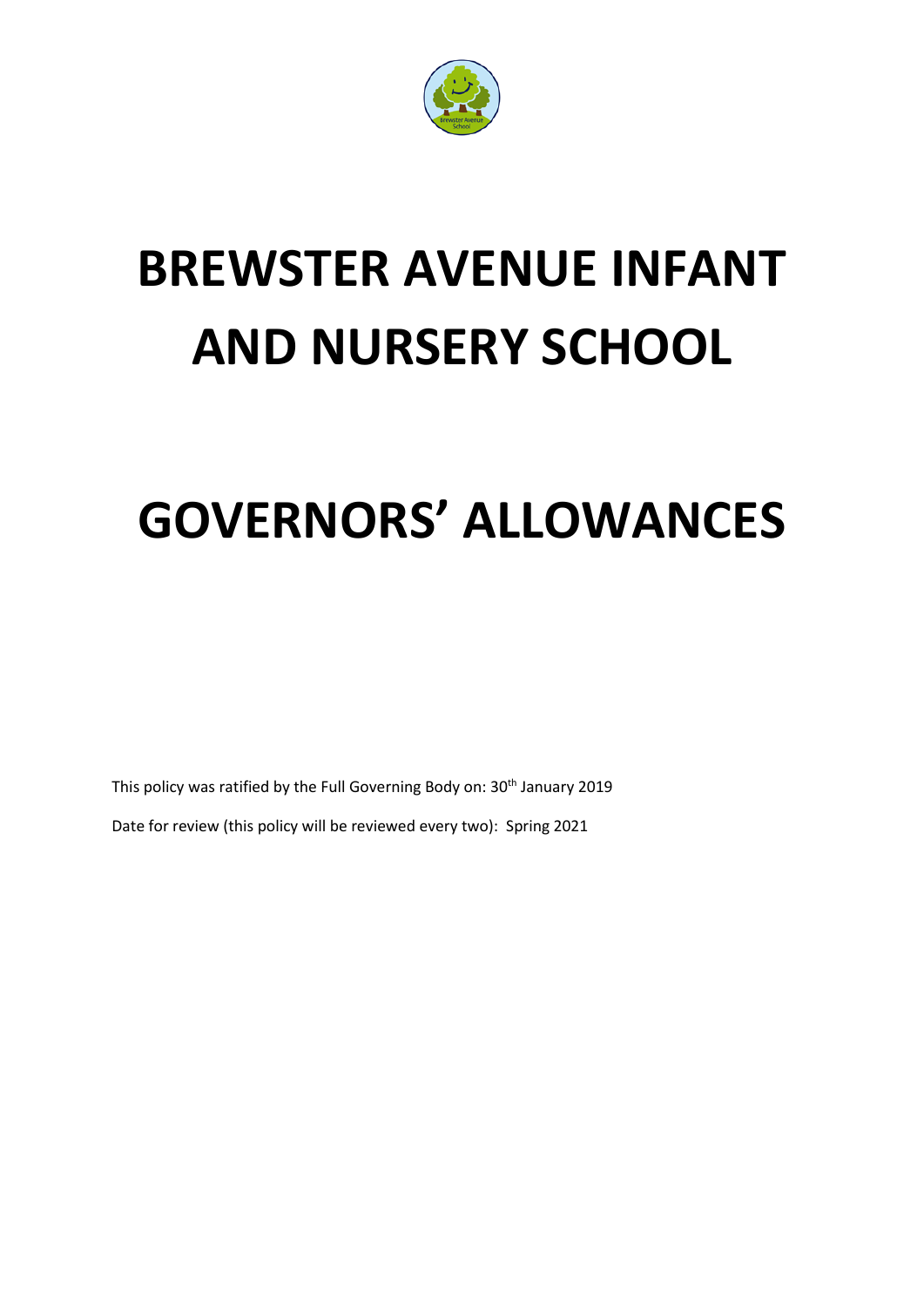This policy statement has been developed in accordance with the Education (Governors' Allowances) Regulations 2003. These regulations give Governing Bodies the discretion to pay allowances from the school's annual budget allocation to governors for certain allowances which they incur in carrying out their duties.

Brewster Avenue Infant and Nursery School Governing Body believes that paying governor allowances, in specific categories as set out below, is important in ensuring equality of opportunity to serve as governors for all members of the community and so is an appropriate use of school funds. The specific items allowable reflect this objective.

Governors will be entitled to claim the actual costs, which they incur, as follows:

1. Providing the allowances are incurred in carrying out their duties, as a Governor or representative of the School, and are agreed by the Headteacher as justified before any reimbursable costs are incurred.

2. Governors will be able to claim for the following, on a case-by-case basis and with the prior approval of the Governing Body:

- Childcare or babysitting allowances (excluding payments to a current/former spouse or partner);
- Cost of care arrangements for an elderly or dependent relative (excluding payments to a current/former spouse or partner);
- The cost of travel relating only to travel to meetings/training courses at the current rate which does not exceed the specified rates for school personnel;
- Travel and subsistence costs, payable at the current rates specified by the Secretary of State for the Environment, Transport and the Regions, associated with attending national meetings or training events, unless these costs can be claimed from the LA or any other source;
- Telephone charges, photocopying, stationery, postage etc;
- Any other justifiable allowances.

The Governing Body acknowledges that:

- Governors may not be paid attendance allowance;
- Governors may not be reimbursed for loss of earnings.

Governors wishing to make claims under these arrangements, should complete a claims form, attaching receipts, and return it to the School within two weeks of the date when the allowances were incurred, when they will be submitted for approval by the Chair of Governors.

Claims may be investigated by the Chair of Governors if they appear excessive or inconsistent.